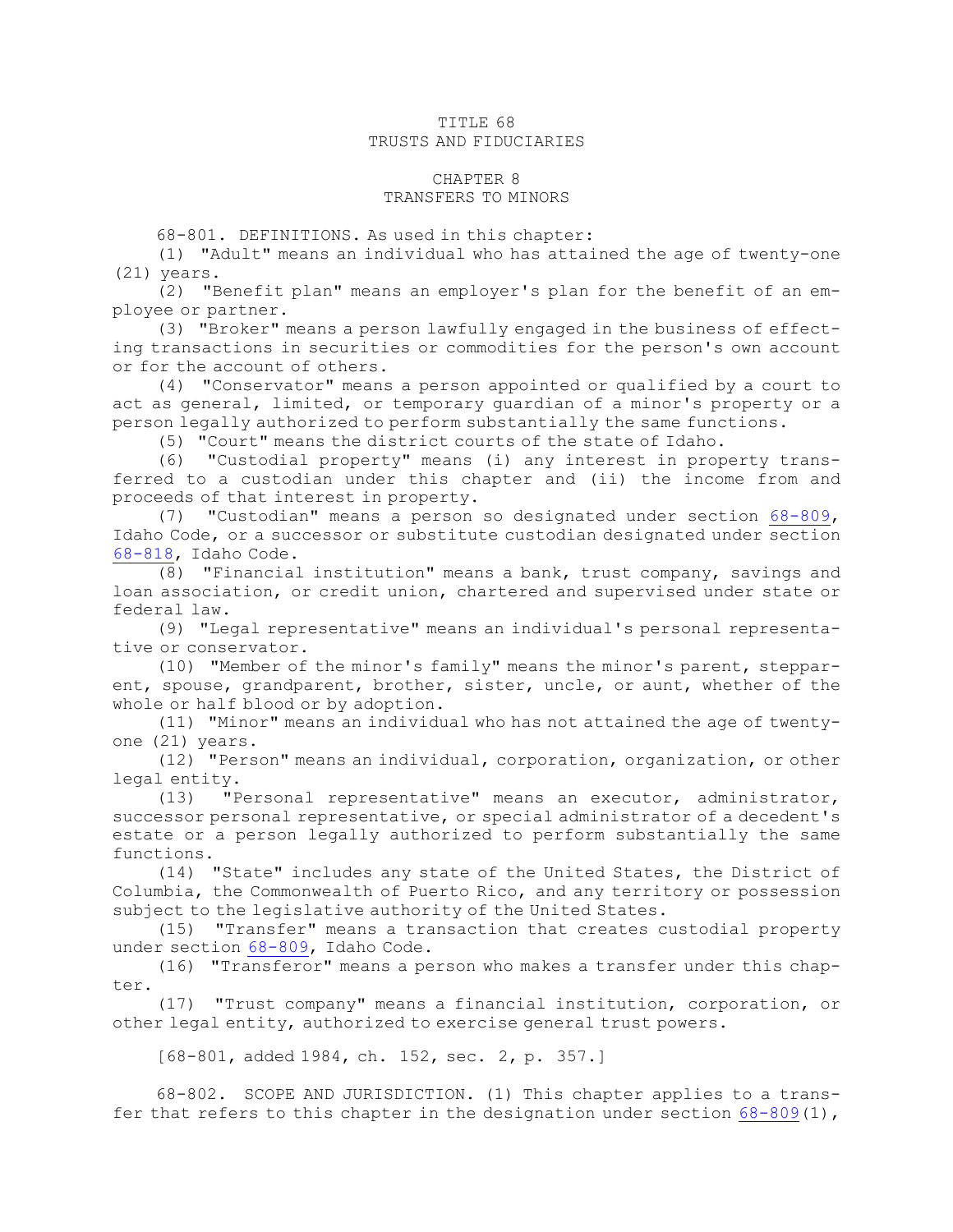Idaho Code, by which the transfer is made, if at the time of the transfer, the transferor, the minor, or the custodian is <sup>a</sup> resident of this state or the custodial property is located in this state. The custodianship so created remains subject to this chapter despite <sup>a</sup> subsequent change in residence of <sup>a</sup> transferor, the minor, or the custodian, or the removal of custodial property from this state.

(2) <sup>A</sup> person designated as custodian under this chapter is subject to personal jurisdiction in this state with respect to any matter relating to the custodianship.

(3) <sup>A</sup> transfer that purports to be made and which is valid under the Uniform Transfers to Minors Act, the Uniform Gifts to Minors Act, or <sup>a</sup> substantially similar act, of another state is governed by the law of the designated state and may be executed and is enforceable in this state if, at the time of the transfer, the transferor, the minor, or the custodian is <sup>a</sup> resident of the designated state or the custodial property is located in the designated state.

[68-802, added 1984, ch. 152, sec. 2, p. 358.]

68-803. NOMINATION OF CUSTODIAN. (1) <sup>A</sup> person having the right to designate the recipient of property transferable upon the occurrence of <sup>a</sup> future event may revocably nominate <sup>a</sup> custodian to receive the property for <sup>a</sup> minor beneficiary upon the occurrence of the event by naming the custodian, followed in substance by the words: "as custodian for (name of minor) under the Idaho Uniform Transfers to Minors Act." The nomination may name one or more persons as substitute custodians to whom the property must be transferred, in the order named, if the first nominated custodian dies before the transfer or is unable, declines, or is ineligible to serve. The nomination may be made in <sup>a</sup> will, <sup>a</sup> trust, <sup>a</sup> deed, an instrument exercising <sup>a</sup> power of appointment, or in <sup>a</sup> writing designating <sup>a</sup> beneficiary of contractual rights which is registered with or delivered to the payor, issuer, or other obligor of the contractual rights.

(2) <sup>A</sup> custodian nominated under this section must be <sup>a</sup> person to whom <sup>a</sup> transfer of property of that kind may be made under section  $68-809(1)$  $68-809(1)$ , Idaho Code.

(3) The nomination of <sup>a</sup> custodian under this section does not create custodial property until the nominating instrument becomes irrevocable or <sup>a</sup> transfer to the nominated custodian is completed under section [68-809](https://legislature.idaho.gov/statutesrules/idstat/Title68/T68CH8/SECT68-809), Idaho Code. Unless the nomination of <sup>a</sup> custodian has been revoked, upon the occurrence of the future event, the custodianship becomes effective and the custodian shall enforce <sup>a</sup> transfer of the custodial property pursuant to section [68-809](https://legislature.idaho.gov/statutesrules/idstat/Title68/T68CH8/SECT68-809), Idaho Code.

[68-803, added 1984, ch. 152, sec. 2, p. 358.]

68-804. TRANSFER BY GIFT OR EXERCISE OF POWER OF APPOINTMENT. A person may make <sup>a</sup> transfer by irrevocable gift to, or the irrevocable exercise of <sup>a</sup> power of appointment in favor of, <sup>a</sup> custodian for the benefit of <sup>a</sup> minor pursuant to section [68-809](https://legislature.idaho.gov/statutesrules/idstat/Title68/T68CH8/SECT68-809), Idaho Code.

[68-804, added 1984, ch. 152, sec. 2, p. 359.]

68-805. TRANSFER AUTHORIZED BY WILL OR TRUST. (1) A personal representative or trustee may make an irrevocable transfer pursuant to section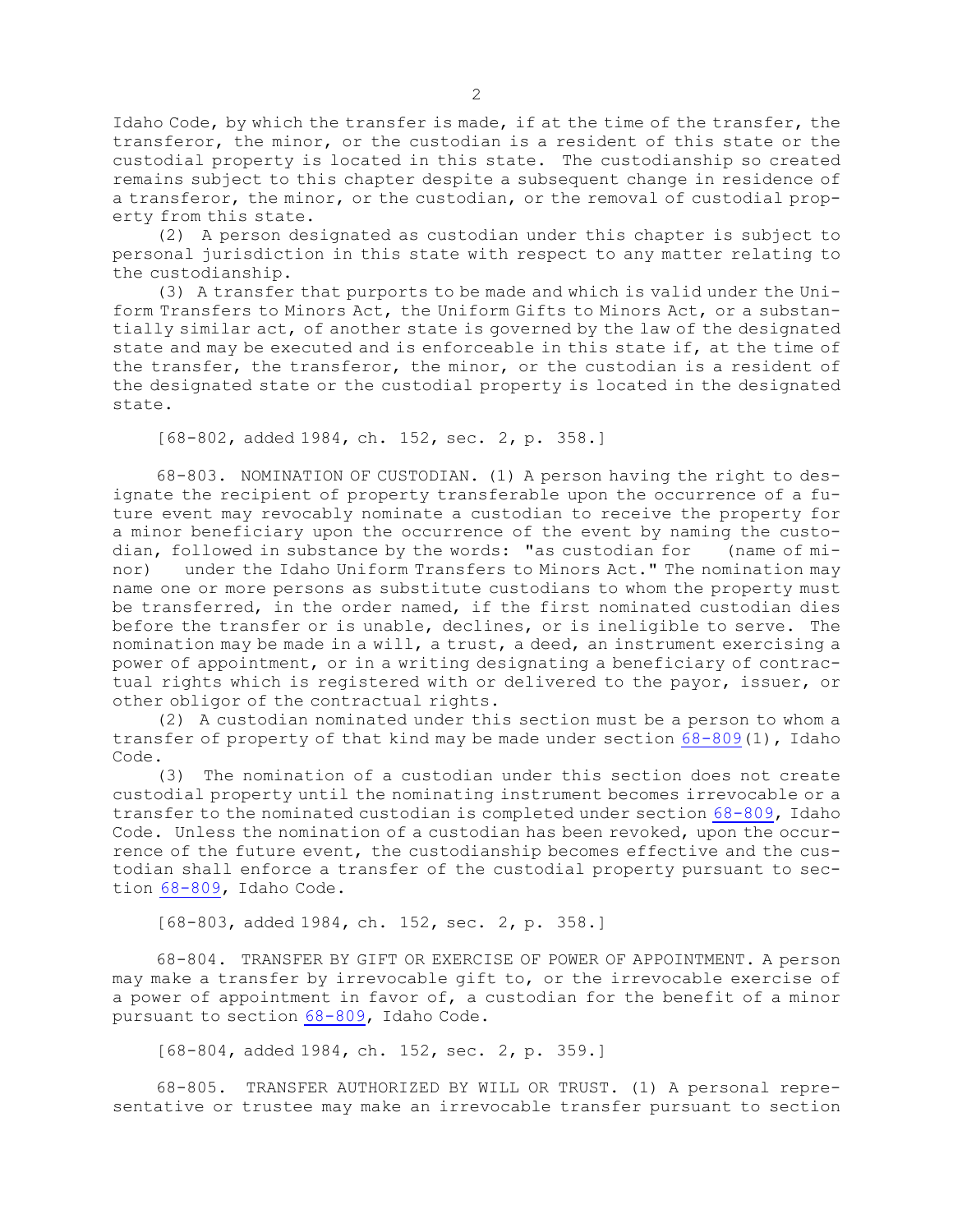[68-809](https://legislature.idaho.gov/statutesrules/idstat/Title68/T68CH8/SECT68-809), Idaho Code, to <sup>a</sup> custodian for the benefit of <sup>a</sup> minor as authorized in the governing will or trust.

(2) If the testator or settlor has nominated <sup>a</sup> custodian under section [68-803](https://legislature.idaho.gov/statutesrules/idstat/Title68/T68CH8/SECT68-803), Idaho Code, to receive the custodial property, the transfer must be made to that person.

(3) If the testator or settlor has not nominated <sup>a</sup> custodian under section [68-803](https://legislature.idaho.gov/statutesrules/idstat/Title68/T68CH8/SECT68-803), Idaho Code, or all persons so nominated as custodian die before the transfer or are unable, decline, or are ineligible to serve, the personal representative or the trustee, as the case may be, shall designate the custodian from among those eligible to serve as custodian for property of that kind under section [68-809](https://legislature.idaho.gov/statutesrules/idstat/Title68/T68CH8/SECT68-809)(1), Idaho Code.

[68-805, added 1984, ch. 152, sec. 2, p. 359.]

68-806. OTHER TRANSFER BY FIDUCIARY. (1) Subject to subsection (3) of this section, <sup>a</sup> personal representative or trustee may make an irrevocable transfer to another adult or trust company as custodian for the benefit of <sup>a</sup> minor pursuant to section [68-809](https://legislature.idaho.gov/statutesrules/idstat/Title68/T68CH8/SECT68-809), Idaho Code, in the absence of <sup>a</sup> will or under <sup>a</sup> will or trust that does not contain an authorization to do so.

(2) Subject to subsection (3) of this section, <sup>a</sup> conservator may make an irrevocable transfer to another adult or trust company as custodian for the benefit of the minor pursuant to section [68-809](https://legislature.idaho.gov/statutesrules/idstat/Title68/T68CH8/SECT68-809), Idaho Code.

(3) <sup>A</sup> transfer under subsection (1) or (2) of this section may be made only if (i) the personal representative, trustee, or conservator considers the transfer to be in the best interest of the minor, (ii) the transfer is not prohibited by or inconsistent with provisions of the applicable will, trust agreement, or other governing instrument, and (iii) the transfer is authorized by the court if it exceeds ten thousand dollars (\$10,000) in value.

[68-806, added 1984, ch. 152, sec. 2, p. 359.]

68-807. TRANSFER BY OBLIGOR. (1) Subject to subsections (2) and (3), <sup>a</sup> person not subject to the provisions of either section [68-805](https://legislature.idaho.gov/statutesrules/idstat/Title68/T68CH8/SECT68-805) or [68-806](https://legislature.idaho.gov/statutesrules/idstat/Title68/T68CH8/SECT68-806), Idaho Code, who holds property of or owes <sup>a</sup> liquidated debt to <sup>a</sup> minor not having <sup>a</sup> conservator may make an irrevocable transfer to <sup>a</sup> custodian for the benefit of the minor pursuant to section [68-809](https://legislature.idaho.gov/statutesrules/idstat/Title68/T68CH8/SECT68-809), Idaho Code.

(2) If <sup>a</sup> person having the right to do so under section [68-803](https://legislature.idaho.gov/statutesrules/idstat/Title68/T68CH8/SECT68-803), Idaho Code, has nominated <sup>a</sup> custodian under that section to receive the custodial property, the transfer must be made to that person.

(3) If no custodian has been nominated under section [68-803](https://legislature.idaho.gov/statutesrules/idstat/Title68/T68CH8/SECT68-803), Idaho Code, or all persons so nominated as custodian die before the transfer or are unable, decline, or are ineligible to serve, <sup>a</sup> transfer under this section may be made to an adult member of the minor's family or to <sup>a</sup> trust company unless the property exceeds ten thousand dollars (\$10,000) in value.

[68-807, added 1984, ch. 152, sec. 2, p. 360.]

68-808. RECEIPT FOR CUSTODIAL PROPERTY. <sup>A</sup> written acknowledgment of delivery by <sup>a</sup> custodian constitutes <sup>a</sup> sufficient receipt and discharge for custodial property transferred to the custodian pursuant to this chapter.

[68-808, added 1984, ch. 152, sec. 2, p. 360.]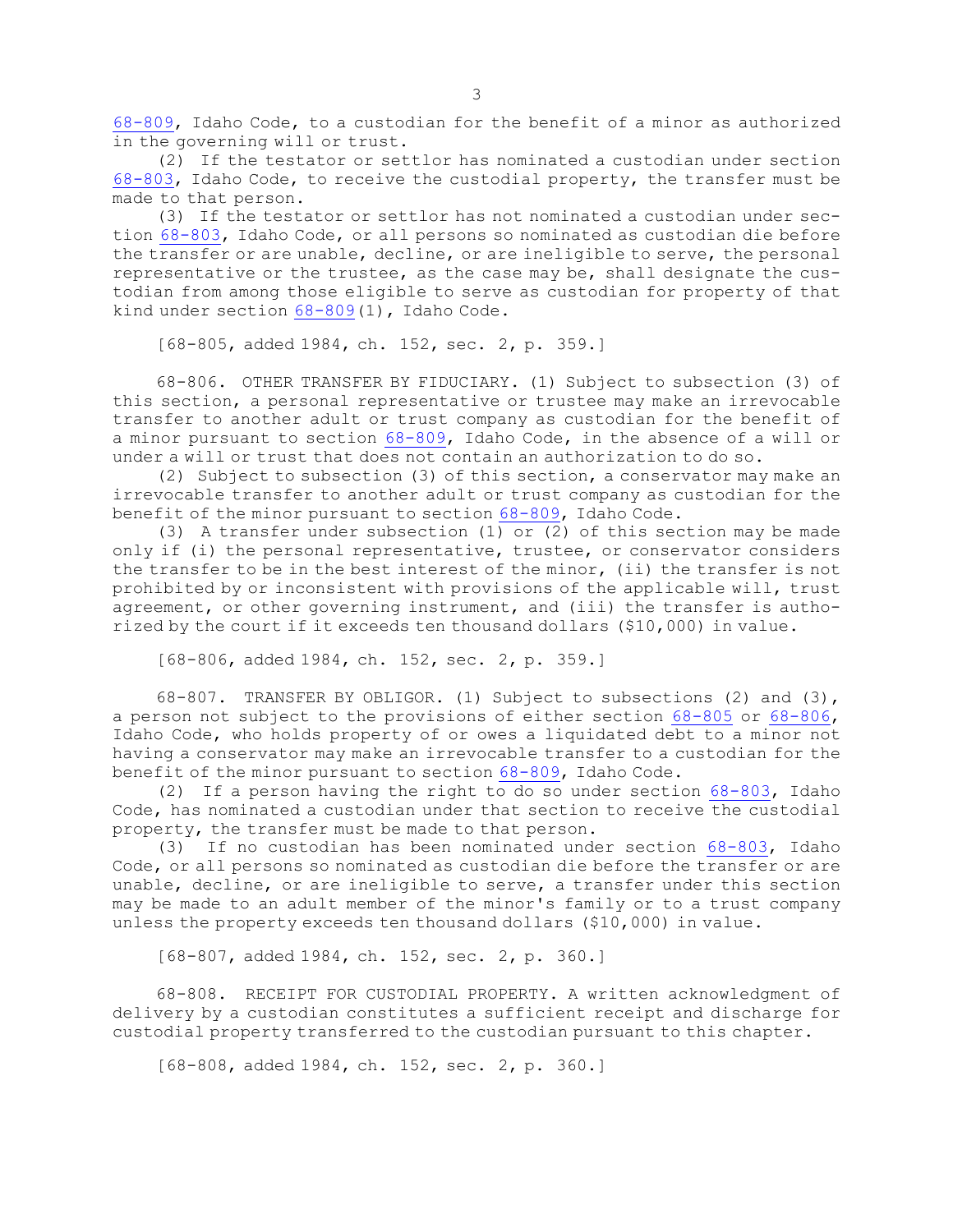68-809. MANNER OF CREATING CUSTODIAL PROPERTY AND EFFECTING TRANSFER -- DESIGNATION OF INITIAL CUSTODIAN -- CONTROL. (1) Custodial property is created and <sup>a</sup> transfer is made whenever:

(a) An uncertificated security or <sup>a</sup> certificated security in registered form is either:

1. registered in the name of the transferor, an adult other than the transferor, or <sup>a</sup> trust company, followed in substance by the words: "as custodian for .....(name of minor)..... under the Idaho Uniform Transfers to Minors Act"; or

2. delivered if in certificated form, or any document necessary for the transfer of an uncertificated security is delivered, together with any necessary endorsement to an adult other than the transferor or to <sup>a</sup> trust company as custodian, accompanied by an instrument in substantially the form set forth in subsection (2) of this section;

(b) Money is paid or delivered to <sup>a</sup> broker or financial institution for credit to an account in the name of the transferor, an adult other than the transferor, or <sup>a</sup> trust company, followed in substance by the words: "as custodian for .....(name of minor)..... under the Idaho Uniform Transfers to Minors Act";

(c) The ownership of <sup>a</sup> life or endowment insurance policy or annuity contract is either:

1. registered with the issuer in the name of the transferor, an adult other than the transferor, or <sup>a</sup> trust company, followed in substance by the words: "as custodian for .....(name of minor)..... under the Idaho Uniform Transfers to Minors Act"; or

2. assigned in <sup>a</sup> writing delivered to an adult other than the transferor or to <sup>a</sup> trust company whose name in the assignment is followed in substance by the words: "as custodian for .....(name of minor)..... under the Idaho Uniform Transfers to Minors Act";

(d) An irrevocable exercise of <sup>a</sup> power of appointment or an irrevocable present right to future payment under <sup>a</sup> contract is the subject of <sup>a</sup> written notification delivered to the payor, issuer, or other obligor that the right is transferred to the transferor, an adult other than the transferor, or <sup>a</sup> trust company, whose name in the notification is followed in substance by the words: "as custodian for .....(name of minor)..... under the Idaho Uniform Transfers to Minors Act";

(e) An interest in real property is recorded in the name of the transferor, an adult other than the transferor, or <sup>a</sup> trust company, followed in substance by the words: "as custodian for ..... (name of minor)..... under the Idaho Uniform Transfers to Minors Act";

(f) <sup>A</sup> certificate of title issued by <sup>a</sup> department or agency of <sup>a</sup> state or of the United States which evidences title to tangible personal property is either:

1. issued in the name of the transferor, an adult other than the transferor, or <sup>a</sup> trust company, followed in substance by the words: "as custodian for .....(name of minor)..... under the Idaho Uniform Transfers to Minors Act"; or

2. delivered to an adult other than the transferor or to <sup>a</sup> trust company, endorsed to that person, followed in substance by the words: "as custodian for .....(name of minor)..... under the Idaho Uniform Transfers to Minors Act"; or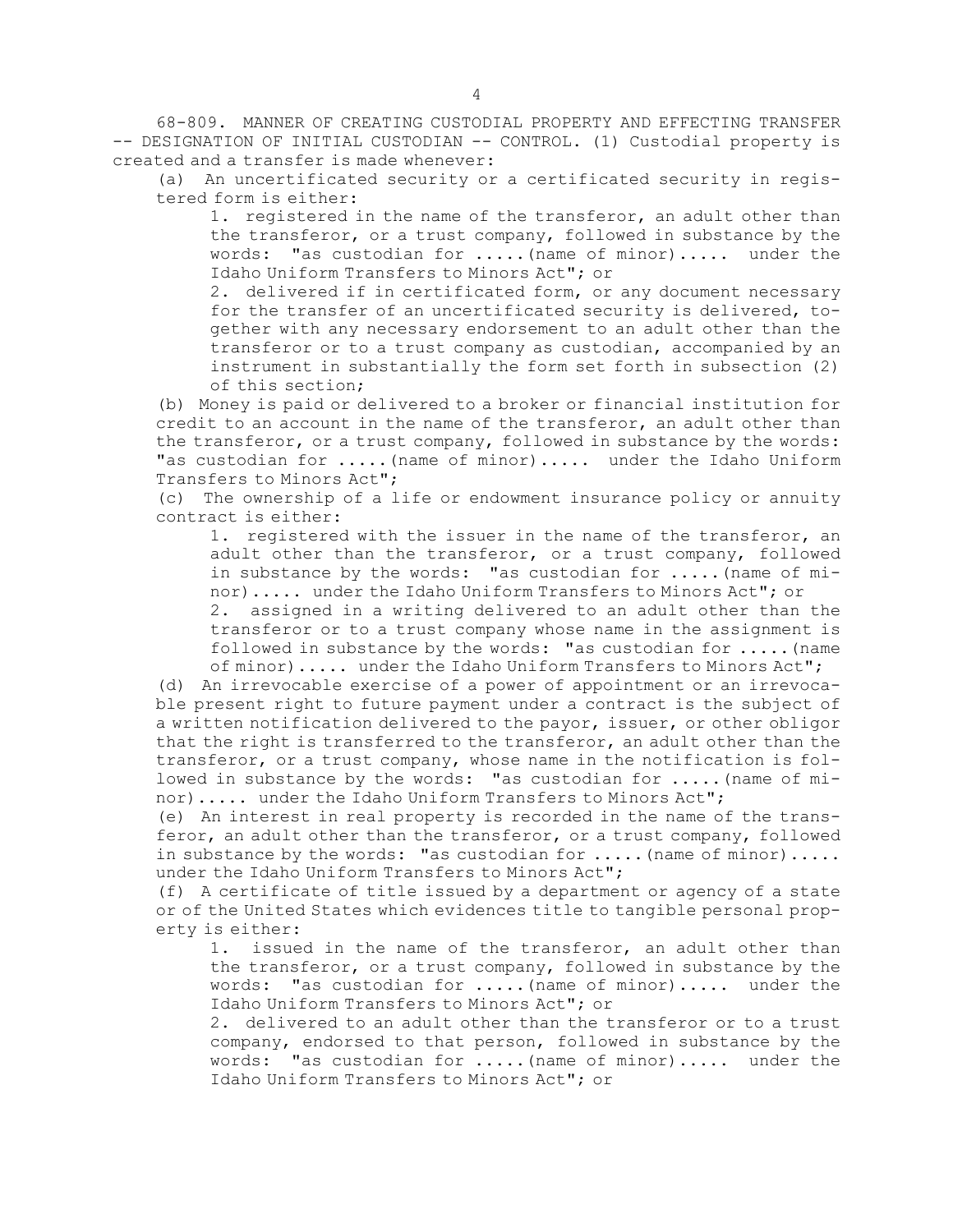(g) An interest in any property not described in paragraphs (a) through (f) is transferred to an adult other than the transferor or to <sup>a</sup> trust company by <sup>a</sup> written instrument in substantially the form set forth in subsection (2) of this section.

(2) An instrument in the following form satisfies the requirements of paragraphs (a)2. and (g) of subsection (1):

#### "TRANSFER UNDER THE IDAHO UNIFORM

#### TRANSFERS TO MINORS ACT

I, .....(name of transferor or name and representative capacity if <sup>a</sup> fiduciary)..... hereby transfer to .....(name of custodian)....., as custodian for .....(name of minor)..... under the Idaho Uniform Transfers to Minors Act, the following: .....(insert <sup>a</sup> description of the custodial property sufficient to identify it)......

```
Dated:......................
```
............................. (Signature)

.....(name of custodian)..... acknowledges receipt of the property described above as custodian for the minor named above under the Idaho Uniform Transfers to Minors Act.

```
Dated:......................
```
.............................

(Signature of Custodian)"

(3) <sup>A</sup> transferor shall place the custodian in control of the custodial property as soon as practicable.

[68-809, added 1984, ch. 152, sec. 2, p. 360.]

68-810. SINGLE CUSTODIANSHIP. A transfer may be made only for one (1) minor, and only one (1) person may be the custodian. All custodial property held under this chapter by the same custodian for the benefit of the same minor constitutes <sup>a</sup> single custodianship.

[68-810, added 1984, ch. 152, sec. 2, p. 362.]

68-811. VALIDITY AND EFFECT OF TRANSFER. (1) The validity of <sup>a</sup> transfer made in <sup>a</sup> manner prescribed in this chapter is not affected by:

(a) Failure of the transferor to comply with section [68-809](https://legislature.idaho.gov/statutesrules/idstat/Title68/T68CH8/SECT68-809)(3), Idaho Code, concerning possession and control;

(b) Designation of an ineligible custodian, except designation of the transferor in the case of property for which the transferor is ineligible to serve as custodian under section [68-809](https://legislature.idaho.gov/statutesrules/idstat/Title68/T68CH8/SECT68-809)(1), Idaho Code; or

(c) Death or incapacity of a person nominated under section  $68-803$ , Idaho Code, or designated under section [68-809](https://legislature.idaho.gov/statutesrules/idstat/Title68/T68CH8/SECT68-809), Idaho Code, as custodian or the disclaimer of the office by that person.

(2) <sup>A</sup> transfer made pursuant to section [68-809](https://legislature.idaho.gov/statutesrules/idstat/Title68/T68CH8/SECT68-809), Idaho Code, is irrevocable, and the custodial property is indefeasibly vested in the minor, but the custodian has all the rights, powers, duties, and authority provided in this chapter, and neither the minor nor the minor's legal representative has any right, power, duty, or authority with respect to the custodial property except as provided in this chapter.

(c)[(3)] By making <sup>a</sup> transfer, the transferor incorporates in the disposition all the provisions of this chapter and grants to the custodian, and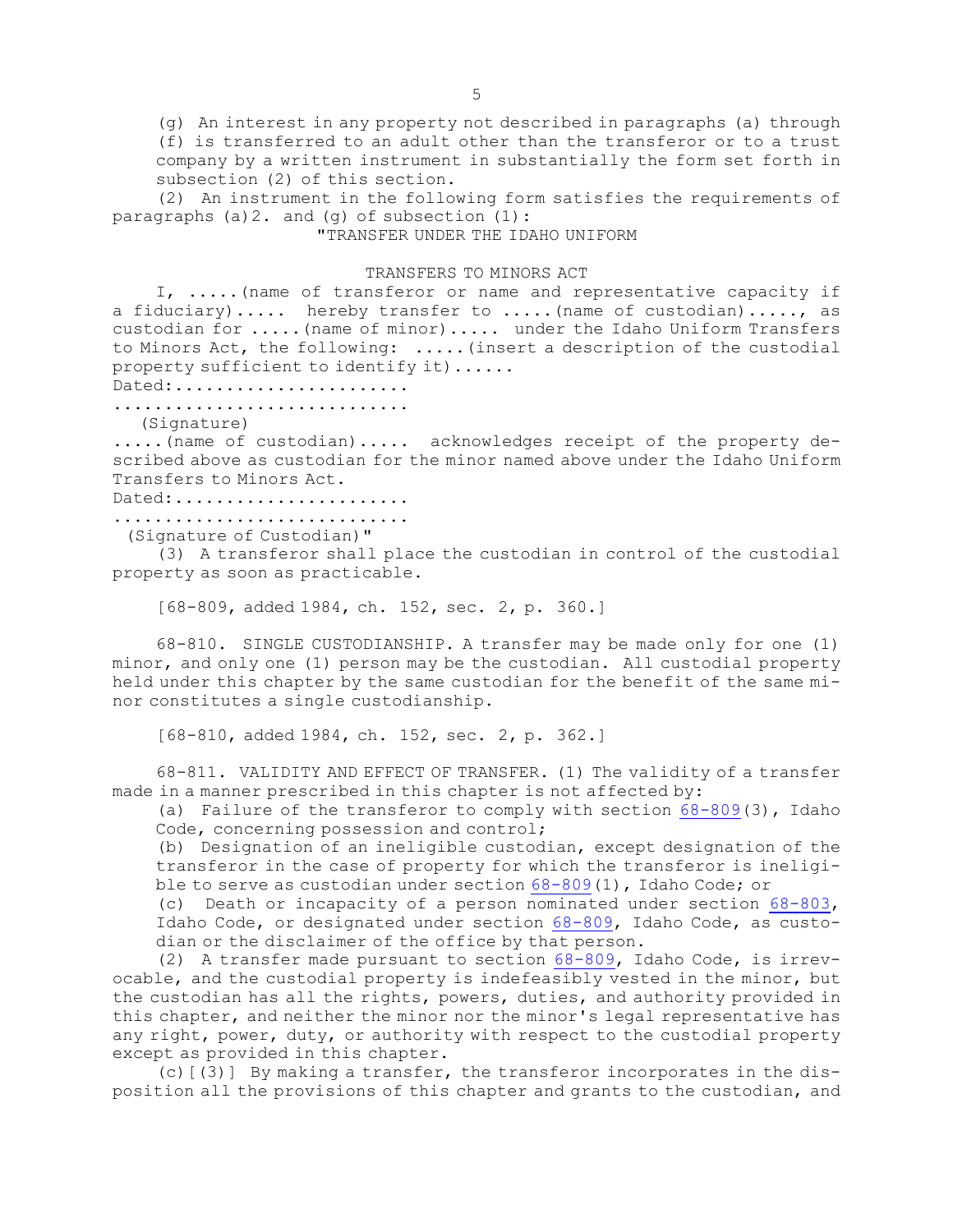to any third person dealing with <sup>a</sup> person designated as custodian, the respective powers, rights, and immunities provided in this chapter.

[68-811, added 1984, ch. 152, sec. 2, p. 362.]

68-812. CARE OF CUSTODIAL PROPERTY. (1) A custodian shall:

- (a) Take control of custodial property;
- (b) Register or record title to custodial property if appropriate; and
- (c) Collect, hold, manage, invest, and reinvest custodial property.

(2) In dealing with custodial property, <sup>a</sup> custodian shall observe the standard of care that would be observed by <sup>a</sup> prudent person dealing with property of another and is not limited by any other statute restricting investments by fiduciaries. If <sup>a</sup> custodian has <sup>a</sup> special skill or expertise or is named custodian on the basis of representations of <sup>a</sup> special skill or expertise, the custodian shall use that skill or expertise. However, <sup>a</sup> custodian, in the custodian's discretion and without liability to the minor or the minor's estate, may retain any custodial property received from <sup>a</sup> transferor.

(3) <sup>A</sup> custodian may invest in or pay premiums on life insurance or endowment policies on (i) the life of the minor only, if the minor or the minor's estate is the sole beneficiary, or (ii) the life of another person in whom the minor has an insurable interest only to the extent that the minor, the minor's estate, or the custodian in the capacity of custodian, is the irrevocable beneficiary.

(4) <sup>A</sup> custodian at all times shall keep custodial property separate and distinct from all other property in <sup>a</sup> manner sufficient to identify it clearly as custodial property of the minor. Custodial property consisting of an undivided interest is so identified if the minor's interest is held as <sup>a</sup> tenant in common and is fixed. Custodial property subject to recordation is so identified if it is recorded, and custodial property subject to registration is so identified if it is either registered, or held in an account designated, in the name of the custodian, followed in substance by the words: "as <sup>a</sup> custodian for (name of minor) under the Idaho Uniform Transfers to Minors Act."

(5) <sup>A</sup> custodian shall keep records of all transactions with respect to custodial property, including information necessary for the preparation of the minor's tax returns, and shall make them available for inspection at reasonable intervals by <sup>a</sup> parent or legal representative of the minor or by the minor, if the minor has attained the age of fourteen (14) years.

[68-812, added 1984, ch. 152, sec. 2, p. 362.]

68-813. POWERS OF CUSTODIAN. (1) <sup>A</sup> custodian, acting in <sup>a</sup> custodial capacity, has all the rights, powers, and authority over custodial property that unmarried adult owners have over their own property, but <sup>a</sup> custodian may exercise those rights, powers, and authority in that capacity only.

(2) The provisions of this section do not relieve <sup>a</sup> custodian from liability for breach of the provisions of section [68-812](https://legislature.idaho.gov/statutesrules/idstat/Title68/T68CH8/SECT68-812), Idaho Code.

[68-813, added 1984, ch. 152, sec. 2, p. 363.]

68-814. USE OF CUSTODIAL PROPERTY. (1) <sup>A</sup> custodian may deliver or pay to the minor or expend for the minor's benefit so much of the custodial property as the custodian considers advisable for the use and benefit of the minor,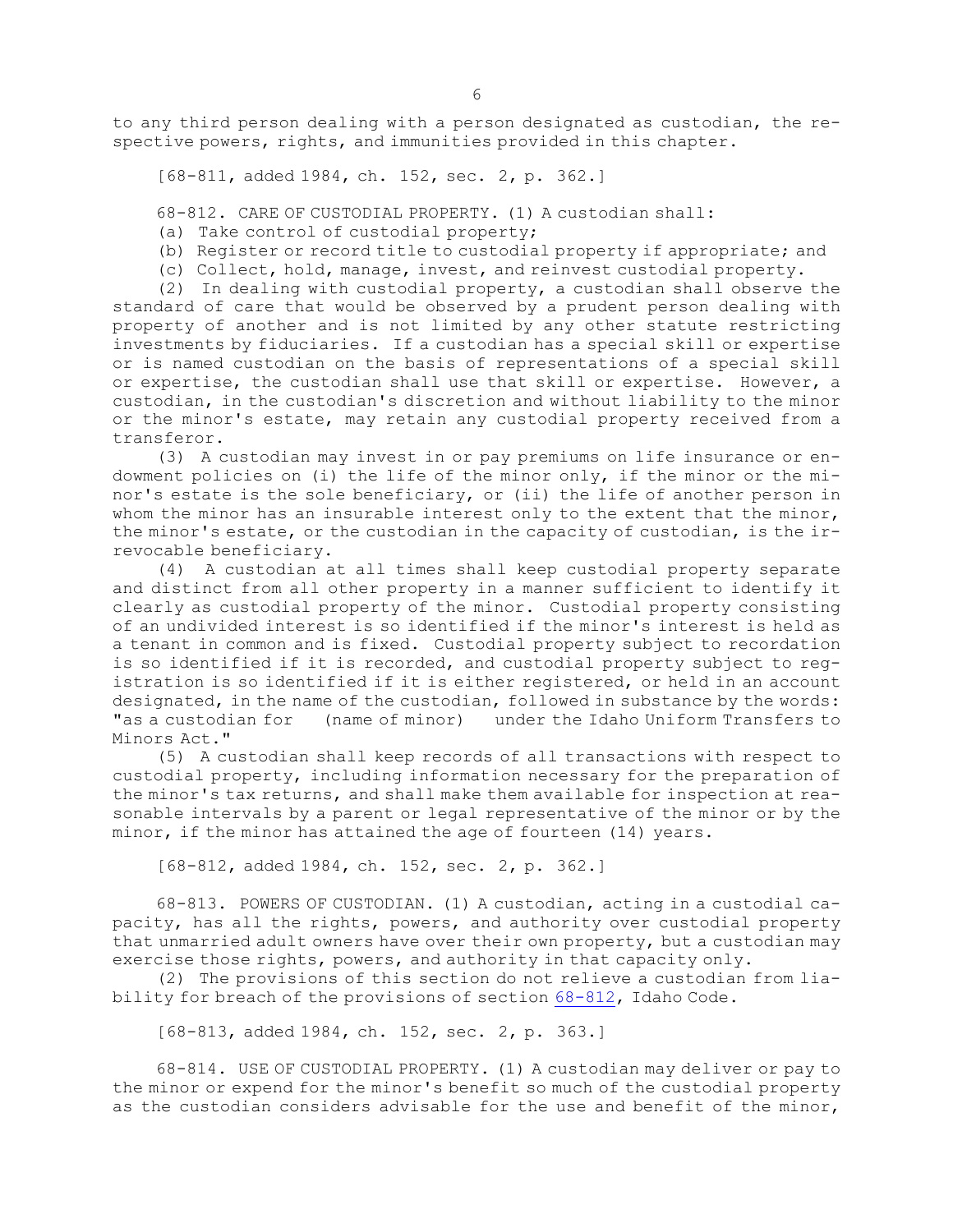without court order and without regard to (i) the duty or ability of the custodian personally or of any other person to support the minor, or (ii) any other income or property of the minor which may be applicable or available for that purpose.

(2) On petition of an interested person or the minor if the minor has attained the age of fourteen (14) years, the court may order the custodian to deliver or pay to the minor or expend for the minor's benefit, so much of the custodial property as the court considers advisable for the use and benefit of the minor.

(3) <sup>A</sup> delivery, payment, or expenditure under this section is in addition to, not in substitution for, and does not affect any obligation of <sup>a</sup> person to support the minor.

[68-814, added 1984, ch. 152, sec. 2, p. 363.]

68-815. CUSTODIAN'S EXPENSES, COMPENSATION, AND BOND. (1) A custodian is entitled to reimbursement from custodial property for reasonable expenses incurred in the performance of the custodian's duties.

(2) Except for one who is <sup>a</sup> transferor under section [68-804](https://legislature.idaho.gov/statutesrules/idstat/Title68/T68CH8/SECT68-804), Idaho Code, <sup>a</sup> custodian has <sup>a</sup> noncumulative election during each calendar year to charge reasonable compensation for services performed during that year.

(3) Except as provided in section [68-818](https://legislature.idaho.gov/statutesrules/idstat/Title68/T68CH8/SECT68-818)(6), Idaho Code, <sup>a</sup> custodian need not give <sup>a</sup> bond.

[68-815, added 1984, ch. 152, sec. 2, p. 364.]

68-816. EXEMPTION OF THIRD PERSON FROM LIABILITY. <sup>A</sup> third person, in good faith and without court order, may act on the instructions of or otherwise deal with any person purporting to make <sup>a</sup> transfer or purporting to act in the capacity of <sup>a</sup> custodian and, in the absence of knowledge, is not responsible for determining:

(1) The validity of the purported custodian's designation;

(2) The propriety of, or the authority under this chapter for, any act of the purported custodian;

(3) The validity or propriety under this chapter of any instrument or instructions executed or given either by the person purporting to make <sup>a</sup> transfer or by the purported custodian; or

(4) The propriety of the application of any property of the minor delivered to the purported custodian.

[68-816, added 1984, ch. 152, sec. 2, p. 364.]

68-817. LIABILITY TO THIRD PERSONS. (1) A claim based on (i) <sup>a</sup> contract entered into by <sup>a</sup> custodian acting in <sup>a</sup> custodial capacity, (ii) an obligation arising from the ownership or control of custodial property, or (iii) <sup>a</sup> tort committed during the custodianship, may be asserted against the custodial property by proceeding against the custodian in the custodial capacity, whether or not the custodian or the minor is personally liable therefor.

(2) <sup>A</sup> custodian is not personally liable:

(a) On <sup>a</sup> contract properly entered into in the custodial capacity, unless the custodian fails to reveal that capacity and to identify the custodianship in the contract; or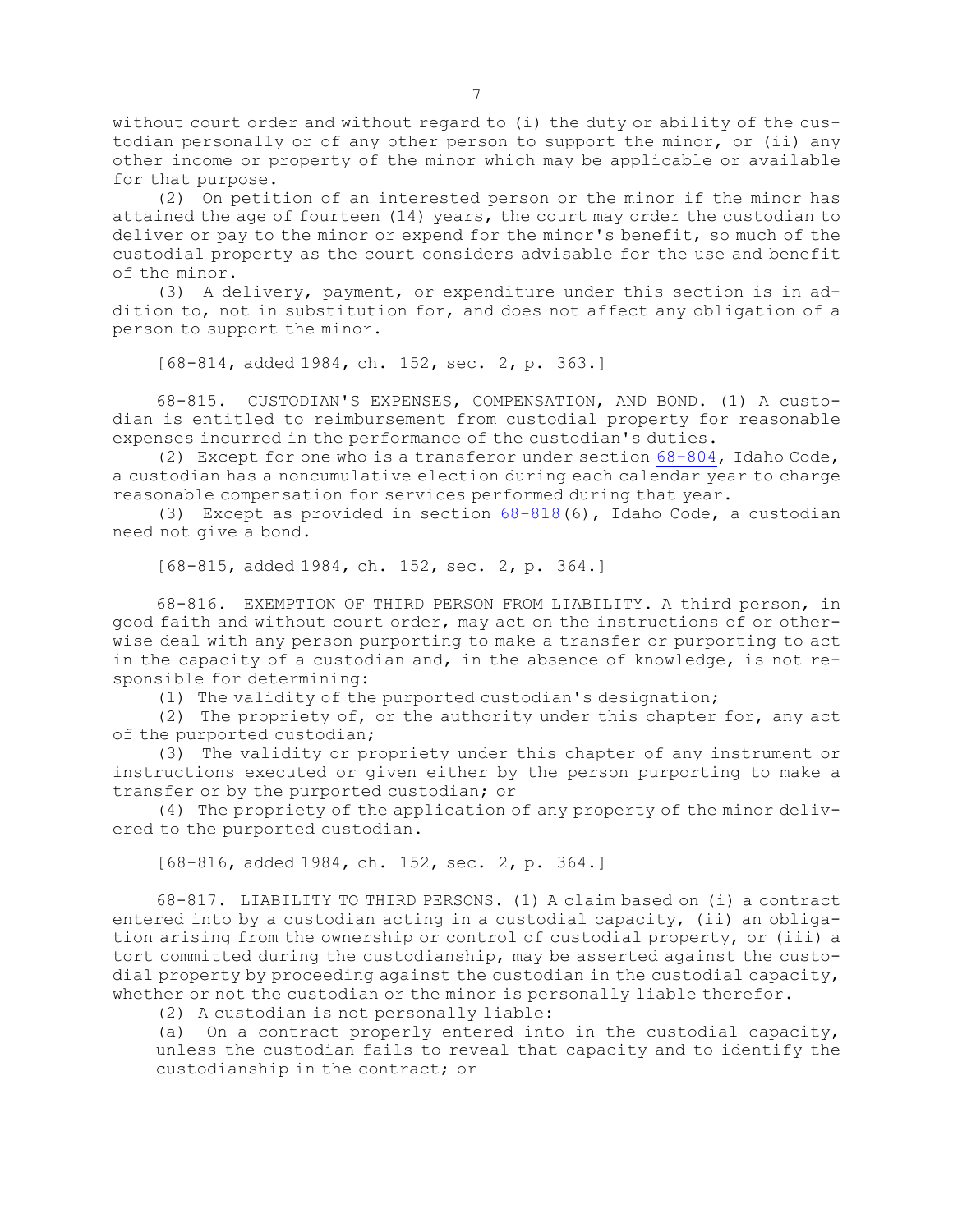(b) For an obligation arising from control of custodial property or for <sup>a</sup> tort committed during the custodianship unless the custodian is personally at fault.

(3) <sup>A</sup> minor is not personally liable for an obligation arising from ownership of custodial property or for <sup>a</sup> tort committed during the custodianship, unless the minor is personally at fault.

[68-817, added 1984, ch. 152, sec. 2, p. 364.]

68-818. RENUNCIATION, RESIGNATION, DEATH, OR REMOVAL OF CUSTODIAN -- DESIGNATION OF SUCCESSOR CUSTODIAN. (1) <sup>A</sup> person nominated under section [68-803](https://legislature.idaho.gov/statutesrules/idstat/Title68/T68CH8/SECT68-803), Idaho Code, or designated under section [68-809](https://legislature.idaho.gov/statutesrules/idstat/Title68/T68CH8/SECT68-809), Idaho Code, as custodian may decline to serve by delivering <sup>a</sup> valid disclaimer to the person who made the nomination or to the transferor or the transferor's legal representative. If the event giving rise to <sup>a</sup> transfer has not occurred and no substitute custodian able, willing, and eligible to serve was nominated under section [68-803](https://legislature.idaho.gov/statutesrules/idstat/Title68/T68CH8/SECT68-803), Idaho Code, the person who made the nomination may nominate <sup>a</sup> substitute custodian under section [68-803](https://legislature.idaho.gov/statutesrules/idstat/Title68/T68CH8/SECT68-803), Idaho Code; otherwise the transferor or the transferor's legal representative shall designate <sup>a</sup> substitute custodian at the time of the transfer, in either case from among the persons eligible to serve as custodian for that kind of property under section  $68-809(1)$  $68-809(1)$ , Idaho Code. The custodian so designated has the rights of <sup>a</sup> successor custodian.

(2) <sup>A</sup> custodian, at any time, may designate <sup>a</sup> trust company or an adult other than <sup>a</sup> transferor under section [68-804](https://legislature.idaho.gov/statutesrules/idstat/Title68/T68CH8/SECT68-804), Idaho Code, as successor custodian by executing and dating an instrument of designation before <sup>a</sup> subscribing witness other than the successor. If the instrument of designation does not contain or is not accompanied by the resignation of the custodian, the designation of the successor does not take effect until the custodian resigns, dies, becomes incapacitated, or is removed.

(3) <sup>A</sup> custodian may resign at any time by delivering written notice to the minor, if the minor has attained the age of fourteen (14) years, and to the successor custodian and by delivering the custodial property to the successor custodian.

(4) If <sup>a</sup> custodian is ineligible, dies, or becomes incapacitated without having effectively designated <sup>a</sup> successor and the minor has attained the age of fourteen (14) years, the minor may designate as successor custodian, in the manner prescribed in subsection (2) of this section, an adult member of the minor's family, <sup>a</sup> conservator of the minor, or <sup>a</sup> trust company. If the minor has not attained the age of fourteen (14) years, or fails to act with [within] sixty (60) days after the ineligibility, death, or incapacity, the conservator of the minor becomes successor custodian. If the minor has no conservator or the conservator declines to act, the transferor, the legal representative of the transferor or of the custodian, an adult member of the minor's family, or any other interested person, may petition the court to designate <sup>a</sup> successor custodian.

(5) A custodian who declines to serve under subsection (1) of this section or resigns under subsection (3) of this section, or the legal representative of a deceased or incapacitated custodian, as soon as practicable, shall put the custodial property and records in the possession and control of the successor custodian. The successor custodian, by action, may enforce the obligation to deliver custodial property and records and becomes responsible for each item as received.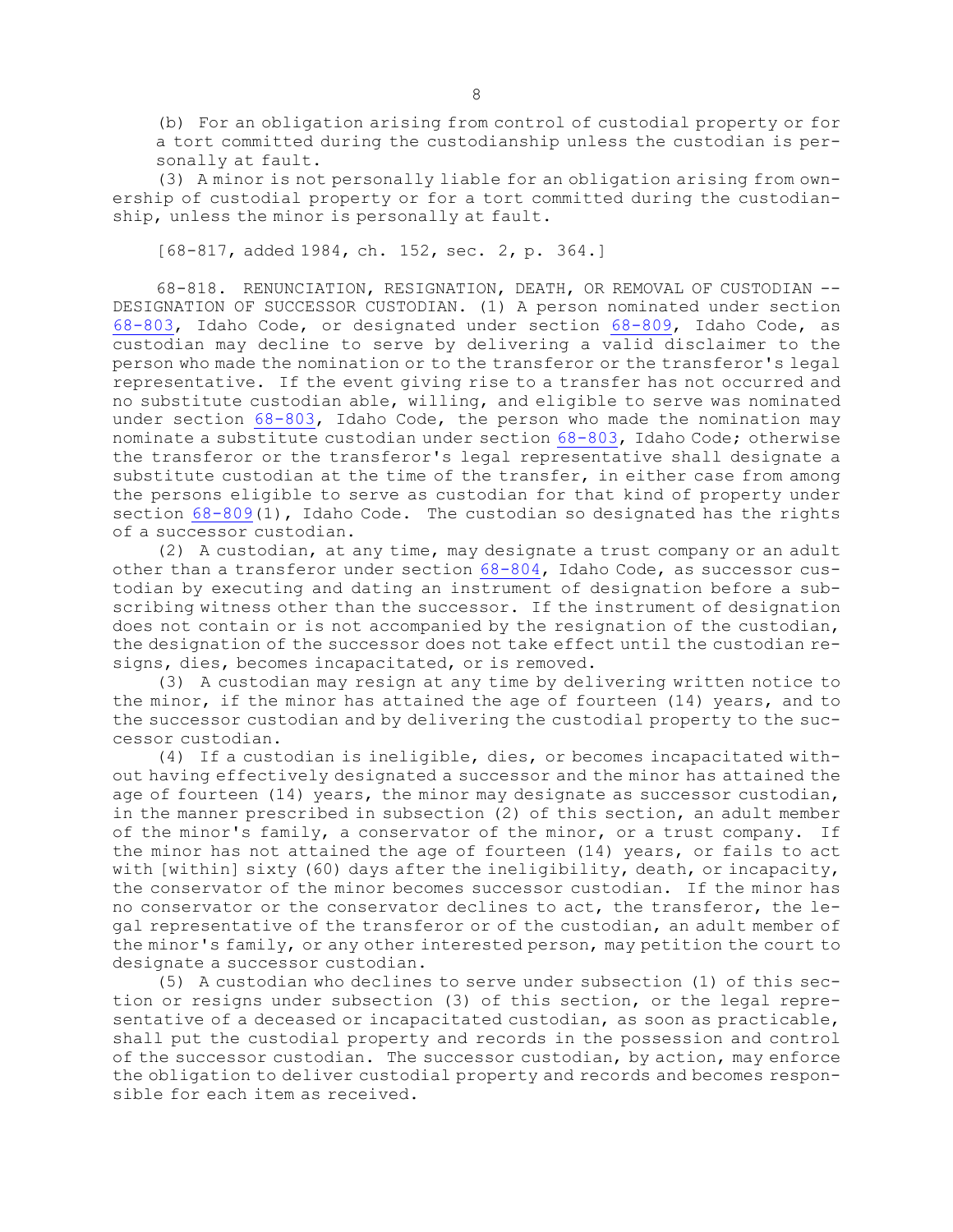(6) <sup>A</sup> transferor, the legal representative of <sup>a</sup> transferor, an adult member of the minor's family, <sup>a</sup> guardian of the person of the minor, the conservator of the minor, or the minor, if the minor has attained the age of fourteen (14) years, may petition the court to remove the custodian for cause and to designate <sup>a</sup> successor custodian other than <sup>a</sup> transferor under section [68-804](https://legislature.idaho.gov/statutesrules/idstat/Title68/T68CH8/SECT68-804), Idaho Code, or to require the custodian to give appropriate bond.

[68-818, added 1984, ch. 152, sec. 2, p. 364.]

68-819. ACCOUNTING BY AND DETERMINATION OF LIABILITY OF CUSTODIAN. (1) <sup>A</sup> minor who has attained the age of fourteen (14) years, the minor's guardian of the person or legal representative, an adult member of the minor's family, <sup>a</sup> transferor, or <sup>a</sup> transferor's legal representative may petition the court (i) for an accounting by the custodian or the custodian's legal representative; or (ii) for <sup>a</sup> determination of responsibility, as between the custodial property and the custodian personally, for claims against the custodial property, unless the responsibility has been adjudicated in an action under section [68-817](https://legislature.idaho.gov/statutesrules/idstat/Title68/T68CH8/SECT68-817), Idaho Code, to which the minor or the minor's legal representative was <sup>a</sup> party.

(2) <sup>A</sup> successor custodian may petition the court for an accounting by the predecessor custodian.

(3) The court, in <sup>a</sup> proceeding under this chapter or in any other proceeding, may require or permit the custodian or the custodian's legal representative to account.

(4) If a custodian is removed under section  $68-818(6)$  $68-818(6)$ , Idaho Code, the court shall require an accounting and order delivery of the custodial property and records to the successor custodian and the execution of all instruments required for transfer of the custodial property.

[68-819, added 1984, ch. 152, sec. 2, p. 365.]

68-820. TERMINATION OF CUSTODIANSHIP. The custodian shall transfer in an appropriate manner the custodial property to the minor or to the minor's estate upon the earlier of:

(1) The minor's attainment of twenty-one (21) years of age with respect to custodial property transferred under section [68-804](https://legislature.idaho.gov/statutesrules/idstat/Title68/T68CH8/SECT68-804) or section [68-805](https://legislature.idaho.gov/statutesrules/idstat/Title68/T68CH8/SECT68-805), Idaho Code;

(2) The minor's attainment of eighteen (18) years of age, with respect to custodial property transferred under section [68-806](https://legislature.idaho.gov/statutesrules/idstat/Title68/T68CH8/SECT68-806) or section [68-807](https://legislature.idaho.gov/statutesrules/idstat/Title68/T68CH8/SECT68-807), Idaho Code;

(3) The minor's death.

[68-820, added 1984, ch. 152, sec. 2, p. 366.]

68-821. APPLICABILITY. The provisions of this chapter apply to <sup>a</sup> transfer within the scope of section [68-802](https://legislature.idaho.gov/statutesrules/idstat/Title68/T68CH8/SECT68-802), Idaho Code, made after its effective date if:

(1) The transfer purports to have been made under the Uniform Gifts to Minors Act of Idaho; or

(2) The instrument by which the transfer purports to have been made uses in substance the designation "as custodian under the Uniform Gifts to Minors Act" or "as custodian under the Uniform Transfers to Minors Act" of any other state, and the application of this chapter is necessary to validate the transfer.